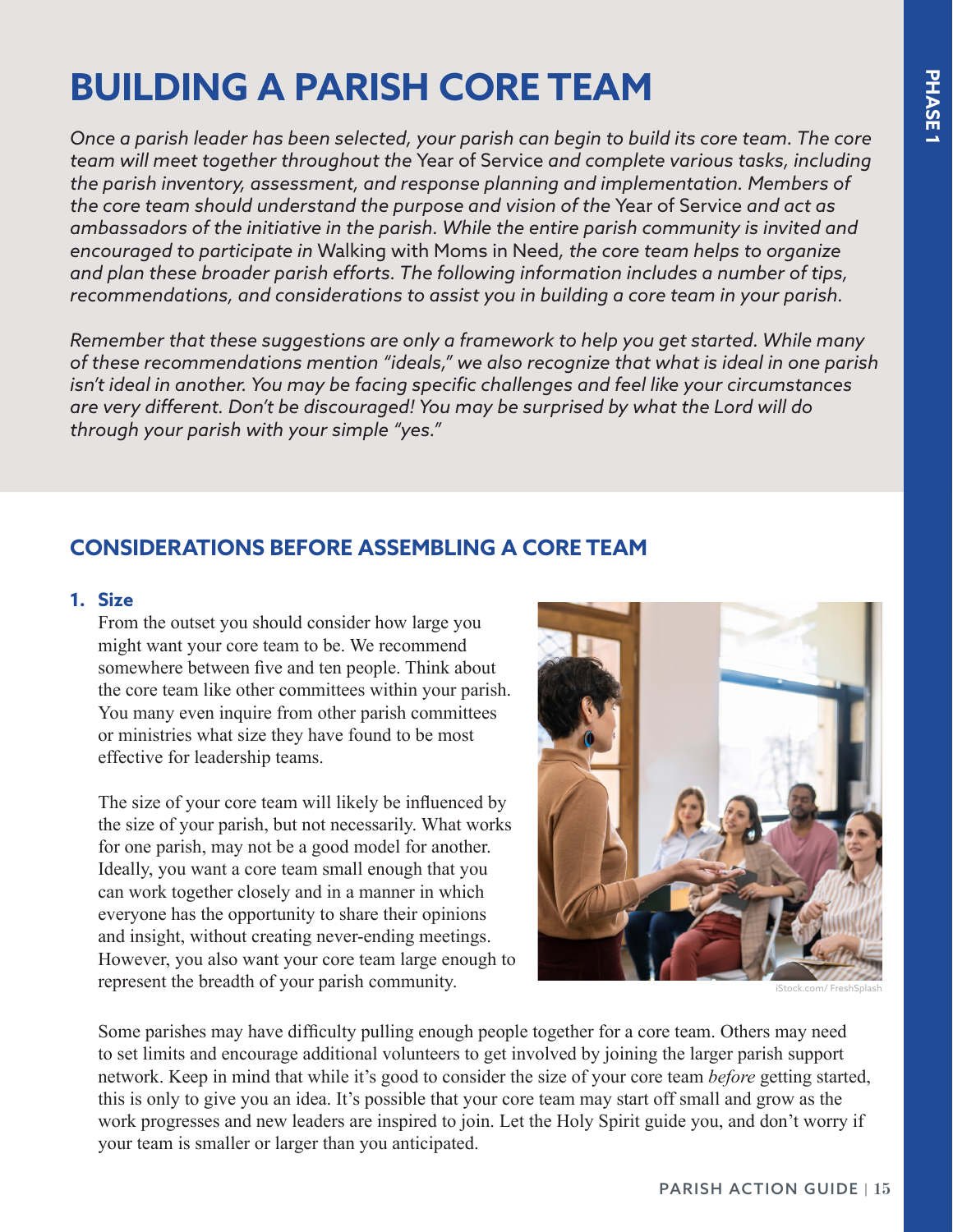## **2. Diversity**

The Catholic Church and its parishes are blessed with incredible diversity among parishioners. Ideally, your core team will represent some of this diversity. When considering who to invite to your core team, think about varieties of age, gender, background, ethnicity, and professional, personal, and volunteer experience. Everyone brings something unique to the table. Assembling a diverse core team will help ensure that your efforts to reach pregnant women in need will be successful. We also encourage you to think about the diversity of your core team reflecting the diversity of potential women in need in the surrounding area. Consider how you can involve and represent your parish's multiple ethnic communities within the core team.

Perhaps you know of someone at your parish who herself was a pregnant mother in need; this firsthand experience can be invaluable as your parish moves forward. Maybe a parishioner works as a professional social worker and has in-depth knowledge of local resources already. Or, a young adult may bring special energy, enthusiasm, and passion to the core team. A retired parishioner may volunteer as a counselor at a local pregnancy center and have invaluable experience to share.

Don't feel pressured to try and hit every diversity point within your core team. This is just to make you aware of the breadth of unique perspectives and gifts that may be available in your parish. While you want the core team to be representative of your parish community, it won't be perfect. Allow the Holy Spirit to guide you and discern with your pastor how you can best represent the wonderful diversity of your local community and the diversity of those you hope to serve.



iStock.com/ Drazen\_